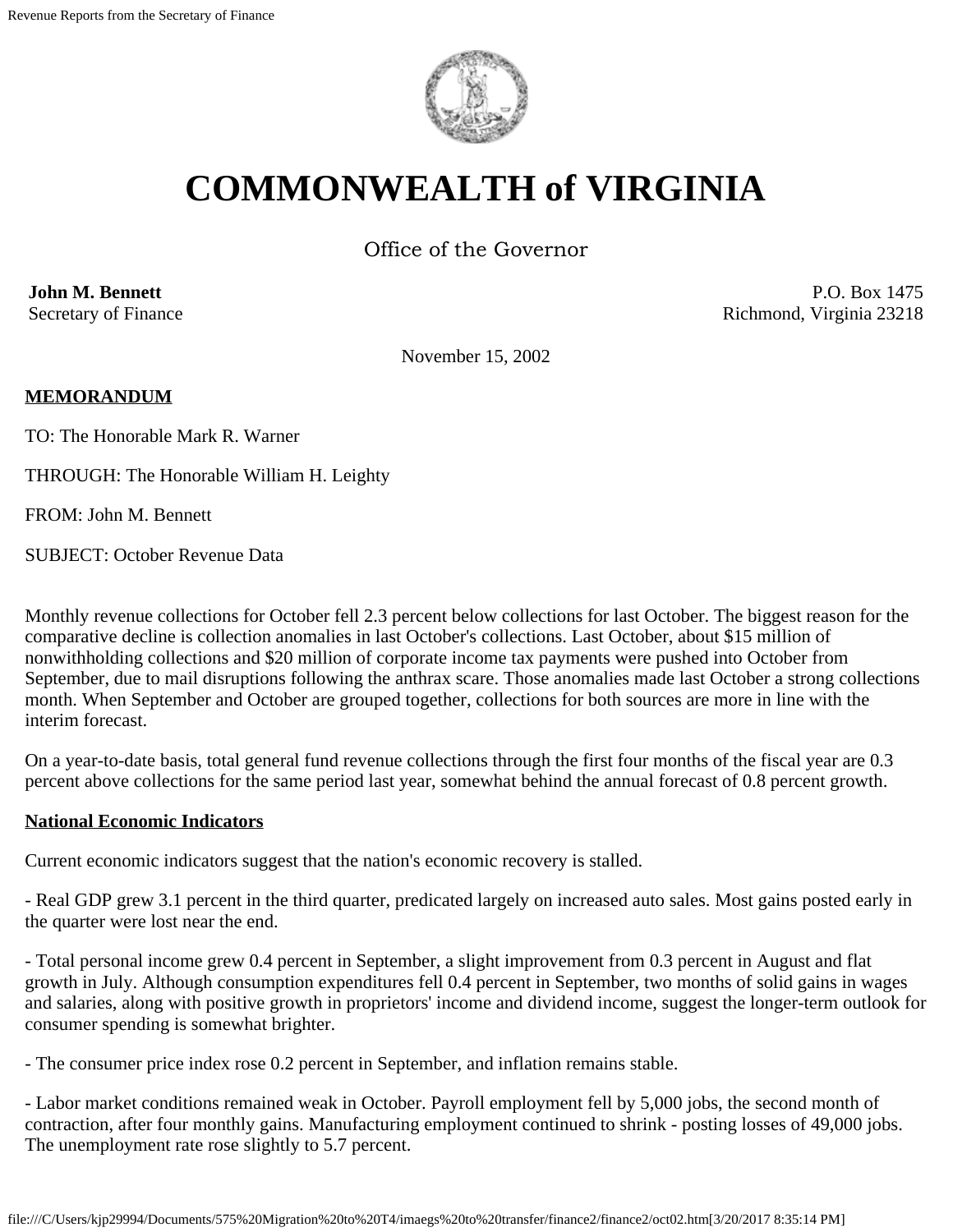- The Conference Board's index of leading indicators continues to depict a faltering economy. The index fell for the fourth consecutive month in September, with five of the ten components declining. Although the broad-based decline is evidence of continued weakness, the decline has been moderate, which suggests the recovery will continue its slow, uneven pace.

- After a brief recovery earlier in the year, the manufacturing sector is again contracting. The Institute of Supply Management index (formerly the NAPM) dropped to 48.5 percent in October, the second consecutive month below the break-even 50.0 percent level, and the fourth month without any improvement.

- Consumer confidence dropped sharply in October for the fifth month in a row. The Conference Board's index of consumer confidence posted its largest decline since September 2001, and the lowest level since November 1993.

- Given that most of the economic data over the past two months have been flat to negative, the Federal Open Market Committee cut interest rates by 50 basis points and adopted a neutral bias at its November 6 meeting.

# **Virginia Economy**

Economic indicators continue to depict a weak recovery in Virginia. Payroll employment fell 0.4 percent in October from a year ago, after a 0.7 percent decline in September. In Northern Virginia, October employment declined by 0.1 percent.

The Virginia Leading Index rose by a strong 1.1 percent in September -- its third consecutive increase -- suggesting a reduced likelihood of a double-dip recession late this year. Four of the five indicators posted increases, led by a sharp rise in auto registrations. All regional indices increased in September, also driven by auto registrations. Northern Virginia showed the largest gain (1.0 percent). Charlottesville showed the smallest gain (.03 percent).

# **October Revenue Collections**

Revenue collections fell 2.3 percent from October of last year, primarily due to distortion in collections which occurred last October. Last year, disrupted mail delivery in September caused about \$35 million in payments to arrive in October, making year over year comparisons misleading. On a year-to-date basis, revenue growth is 0.3 percent through October, below the estimate of 0.8 percent.

*Individual Income Tax Withholding (62% of general fund revenues):* Collections in withholding fell 3.4 percent below October of last year. Year-to-date withholding growth through October is 1.1 percent -- well below the annual estimate of 3.5 percent growth.

Some of the low withholding growth is due to changes in collections patterns. During the 2002 session, language was adopted allowing the Commonwealth to treat Electronic Funds Transfer (EFT) payments with a July 1 notification as if they had a July 1 postmark. Because June 30 fell on a weekend, some withholding collections therefore fell into FY 2002, rather than FY 2003. If an adjustment is made for the notification of EFT payments that occur on July 1 of each year, year-to-date withholding collections would have increased 2.5 percent - still below the 3.5 percent forecast but not as much. Year-to-date collections patterns for withholding will be somewhat distorted until the end of the fiscal year.

*Individual Income Tax Refunds:* October is typically a slow month for issuing refunds. The total amount of refunds issued in October was \$32.8 million compared with \$27.2 million last year. Through October, \$152 million in refunds have been issued compared to \$202 million issued during the same time period last year.

*Individual Income Tax Nonwithholding (12% of general fund revenues):* Nonwithholding collections fell 27.1 percent from October of last year. The first individual estimated payments for fiscal year 2003 were due in September. Last year, about \$15 million of estimated payments were received in October because of delays in certified mail. This distorts both September and October collections. Taken together, September and October estimated payments were 2.9 percent below the same period last year. Year-to-date, collections in nonwithholding are down 6.7 percent - ahead of the forecast of an 11.6 percent decline.